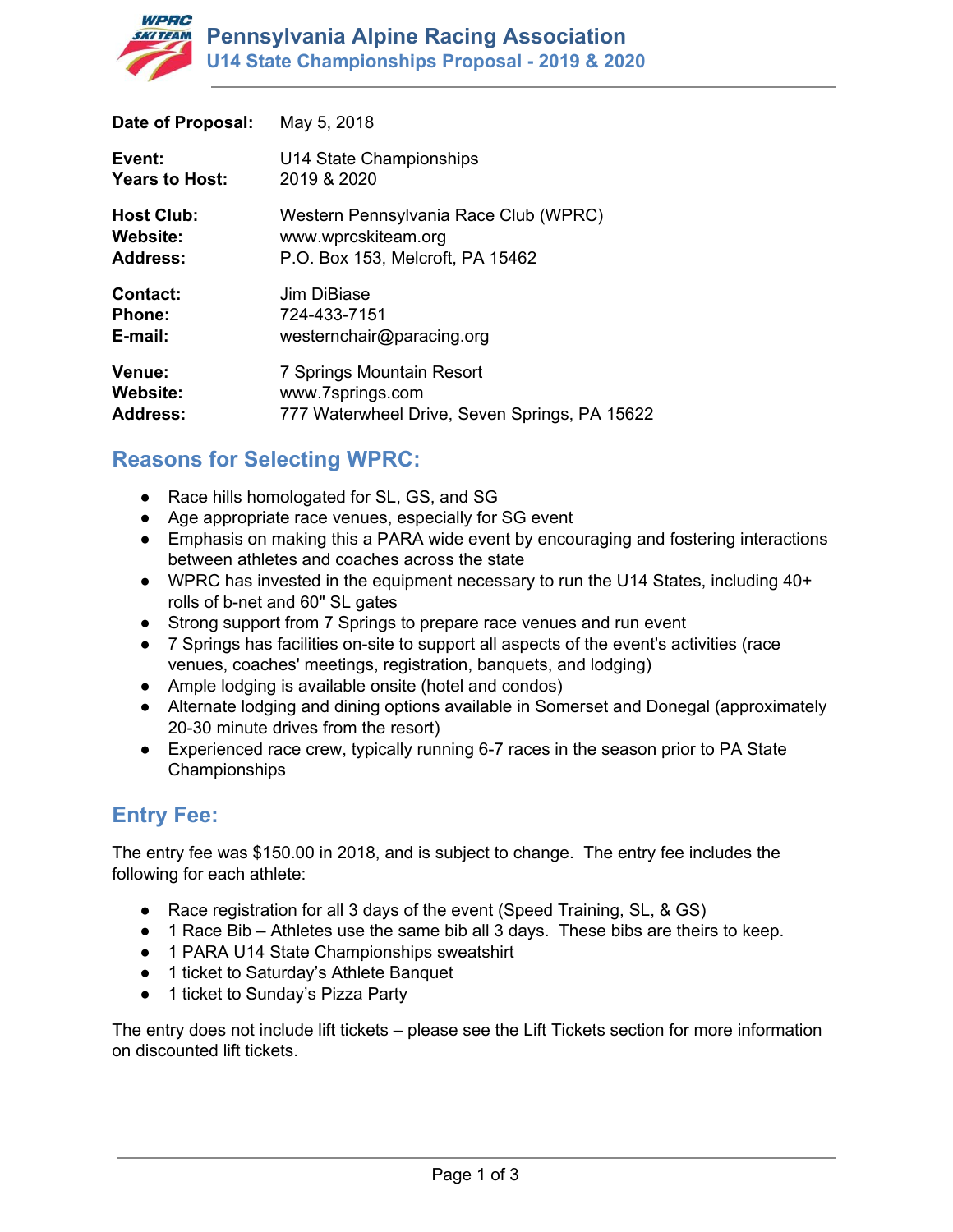

# **Lift Tickets**

Lift tickets are not included with race registration. Adult (racer or parent) and Children lift tickets are purchased separately at the following discounted rates for 2018:

| <b>7 Springs Lift Tickets</b><br><b>Discounted Prices</b> | <b>Adult</b><br>(Racer or Parent) | <b>Child</b><br>$(6-11$ years old) |
|-----------------------------------------------------------|-----------------------------------|------------------------------------|
| 3-Day Pass<br>Friday 9 AM to Sunday 9 PM                  | \$154                             | \$124                              |
| <b>Weekend Pass</b><br>Friday 4 PM to Sunday 9 PM         | \$121                             | \$92                               |
| <b>1-Day Friday Pass</b><br>Friday 9 AM to 10 PM          | \$52                              | \$40                               |
| 1-Day Saturday Pass<br>Saturday 9 AM to 10 PM             | \$70                              | \$53                               |
| <b>1-Day Sunday Pass</b><br>Sunday 9 AM to 9 PM           | \$70                              | \$53                               |

Please note that there is a 3% tax that will be added to the ticket rates. Cash, Credit Card, or Check (payable to "Seven Springs Resort") will be accepted. Lift tickets must be on Racers at all times; lost tickets are not refundable.

## **Race Format:**

The format for the weekend will be:

- Friday optional Speed Training (skills training, and then training runs)
- $\bullet$  Saturday 3 runs of Slalom
- $\bullet$  Sunday 3 runs of Giant Slalom

Assuming PARA maintains the same scoring methods as in 2018, the PARA U14 State Championships will consist of 3 runs of Slalom and 3 runs of Giant Slalom, and an optional Speed skills day on Friday. New World Cup points will be assigned for each run of Slalom and Giant Slalom. Overall State Champions and State Team / post-season event selection will be based on total New World Cup Points from the six runs. Tie breaks follow the "Inside/Out Method".

Discipline awards will also be given for Slalom and Giant Slalom based on total New World Cup Points from all three runs of each discipline. Tie breaks follow the "Inside/Out Method".

### **Banquets:**

The racer's registration fee includes their meal tickets for both the Saturday Athlete Banquet and the Sunday Pizza Party. Additional tickets for family or friends must be purchased at Race Packet Pickup on Thursday or Friday.